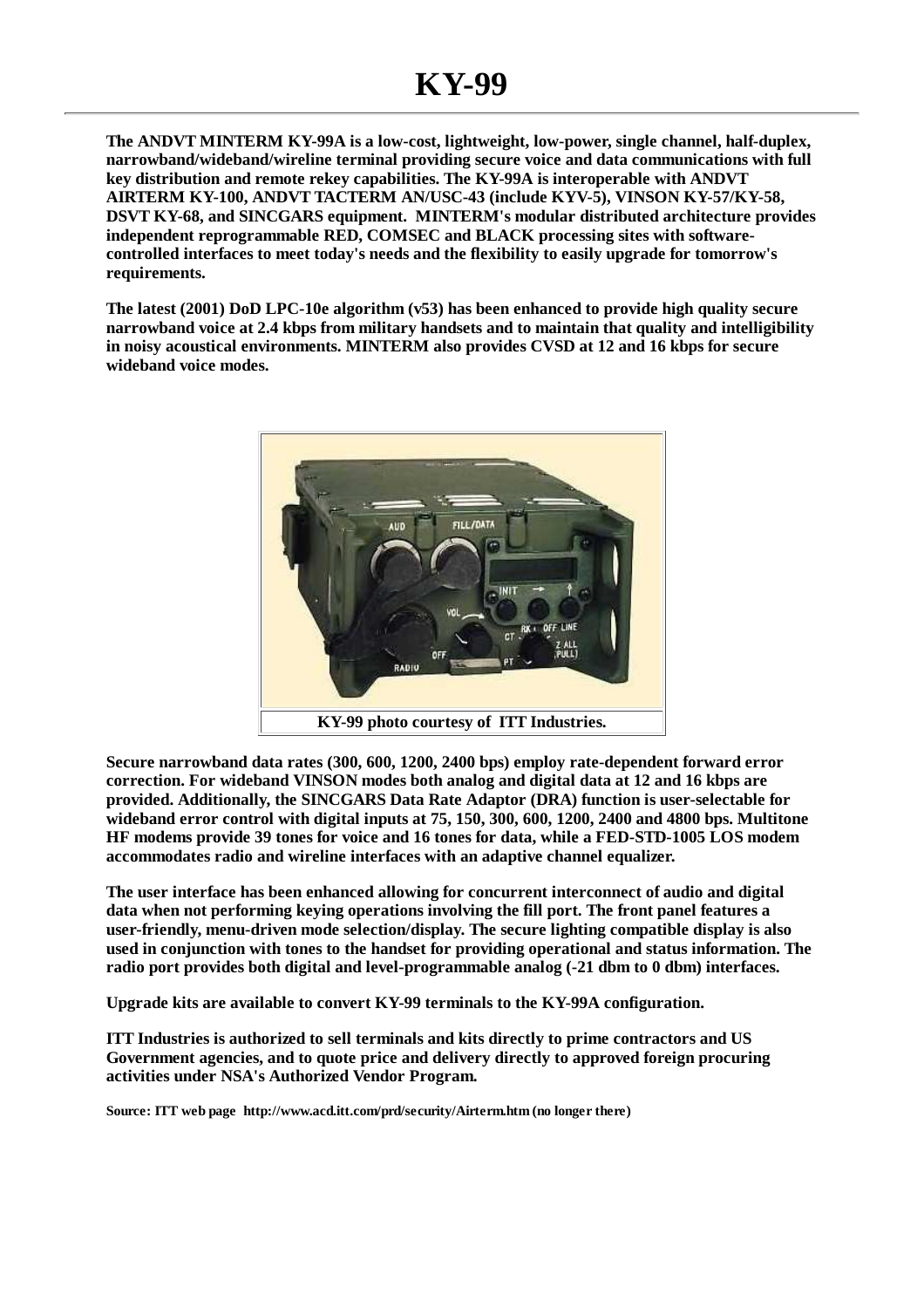

**KY-99 to LST-5B UHF Satcom Transceiver cable.**



**A "sanitized" KY-99.**